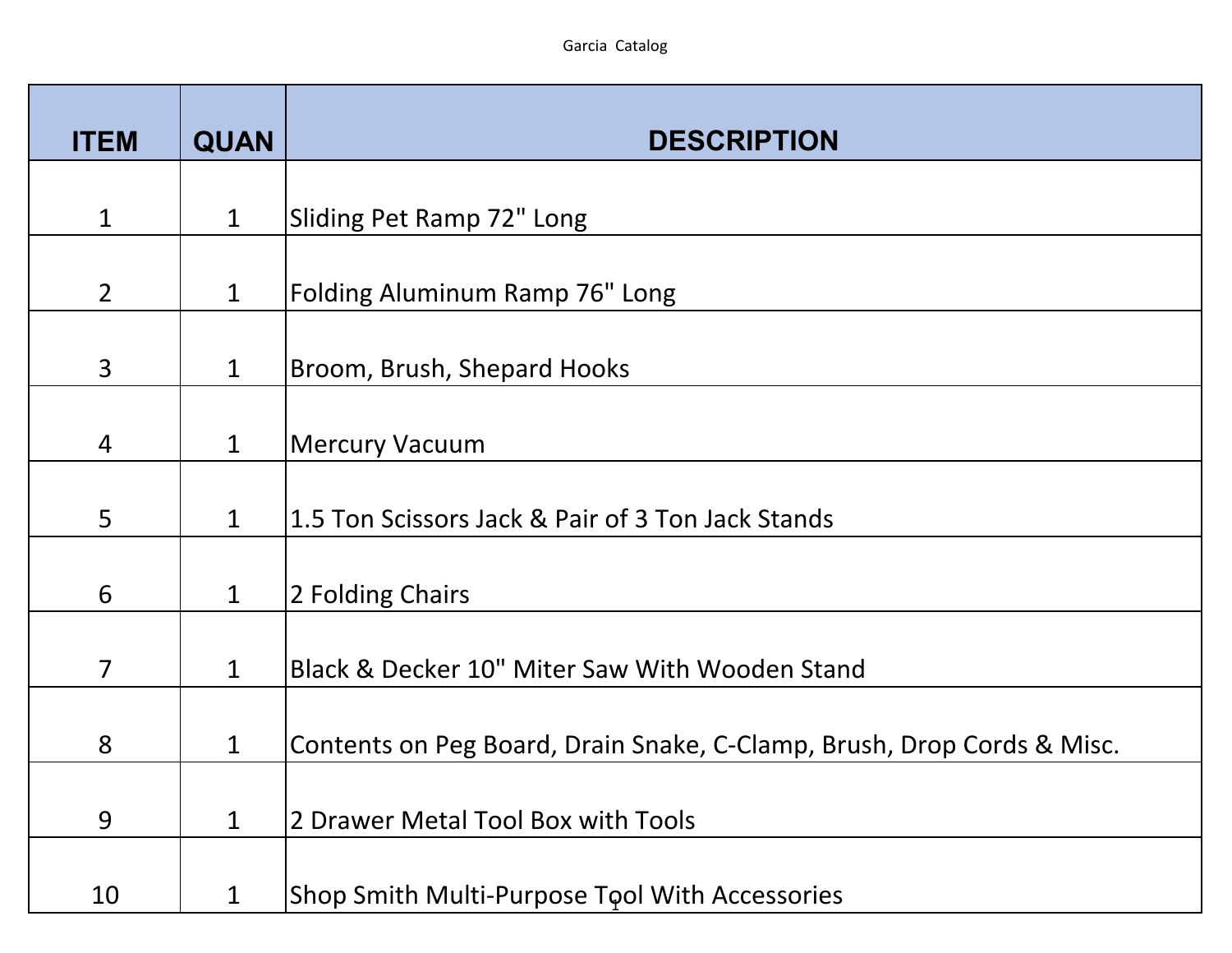| <b>ITEM</b> | <b>QUAN</b>  | <b>DESCRIPTION</b>                                                       |
|-------------|--------------|--------------------------------------------------------------------------|
|             |              |                                                                          |
| 11          | $\mathbf{1}$ | Set of Wood Lathe Knives                                                 |
|             |              | 2003/2004 Harley Davidson Sporster 1200 Custom Showing 8,143 Miles VIN # |
| 12          | $\mathbf{1}$ | 1HD1CGP104K409625                                                        |
|             |              |                                                                          |
| 13          | $\mathbf{1}$ | 2 Trash Cans & Box of Nic Nacs                                           |
|             |              |                                                                          |
| 14          | $\mathbf{1}$ | <b>Group of Duck Decoys</b>                                              |
|             |              |                                                                          |
| 15          | $\mathbf{1}$ | 18" Hedge Trimmer & Small Air Compressor                                 |
|             |              |                                                                          |
| 16          | $\mathbf{1}$ | <b>Box of Gun Cleaning Supplies</b>                                      |
|             |              |                                                                          |
| 17          | $\mathbf{1}$ | 4 Gun Cases                                                              |
|             |              |                                                                          |
| 18          | $\mathbf 1$  | <b>Reece Receiver Hitch</b>                                              |
|             |              |                                                                          |
| 19          | $\mathbf{1}$ | Milwaukee Sawzall                                                        |
|             |              |                                                                          |
| 20          | $\mathbf 1$  | Vector 6/12 Volt Battery Charger                                         |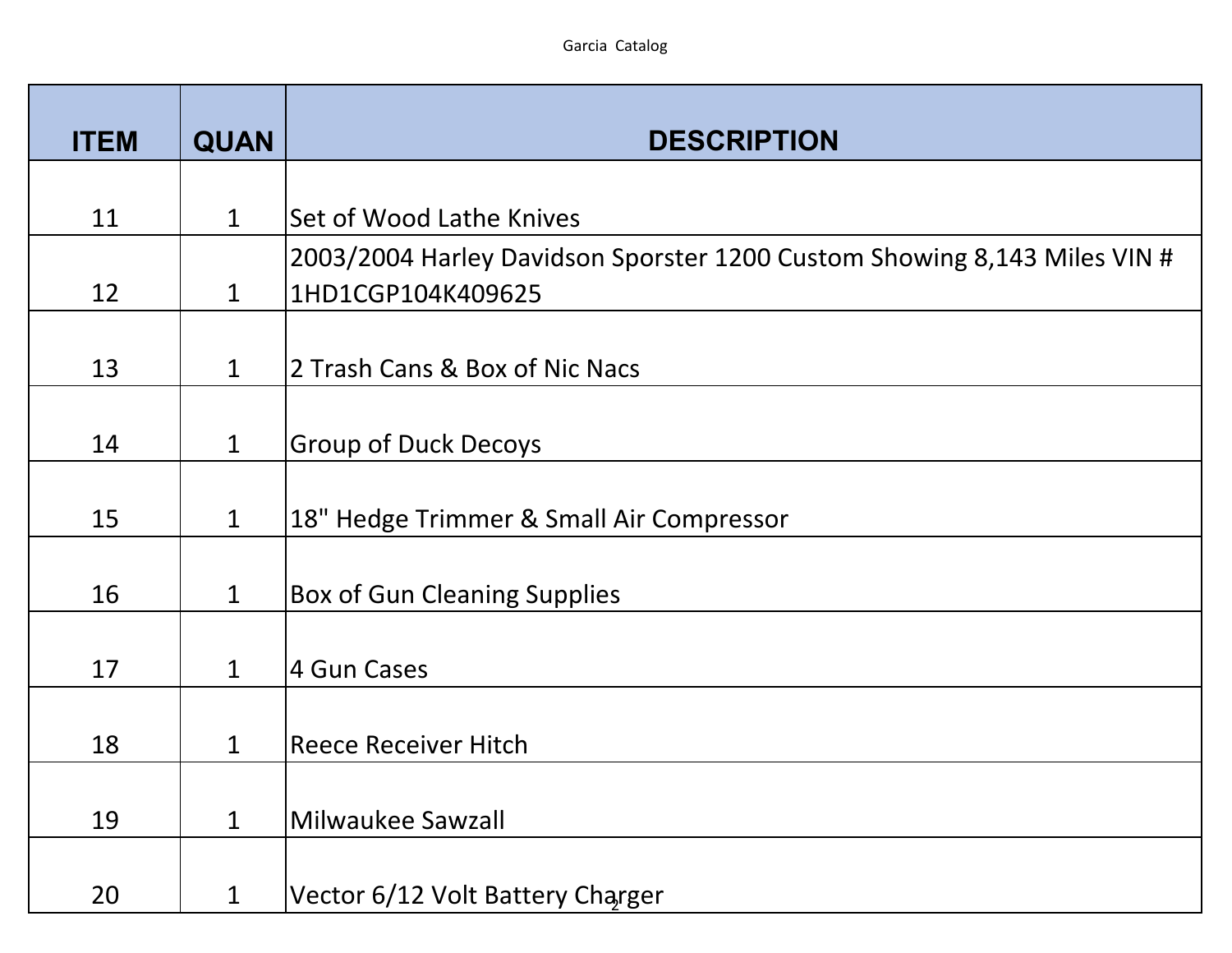| <b>ITEM</b> | <b>QUAN</b>  | <b>DESCRIPTION</b>                                     |
|-------------|--------------|--------------------------------------------------------|
| 21          | $\mathbf{1}$ | Meade Model 155w Telescope                             |
|             |              |                                                        |
| 22          | $\mathbf{1}$ | 3 Misc. Size Dog Crates                                |
| 23          | $\mathbf{1}$ | Palm Sander, B/D Belt Sander, Long Blade Knife         |
| 24          | $\mathbf{1}$ | Keller Dove Tail System Model 1601                     |
| 25          | $\mathbf{1}$ | Craftsman 15 Drawer Tool Chest with Tools 29"X18"X48"T |
| 26          | $\mathbf{1}$ | Rubbermaid 2 Door Cabinet with Contents 24"X17"X66"T   |
| 27          | $\mathbf{1}$ | Life Stages Single Door Dog Crate "Nib"                |
| 28          | $\mathbf{1}$ | <b>Bed Rails</b>                                       |
| 29          | $\mathbf{1}$ | Skill Model 1835 Plunge Router with Bits               |
| 30          | 1            | 12" Bar Clamps                                         |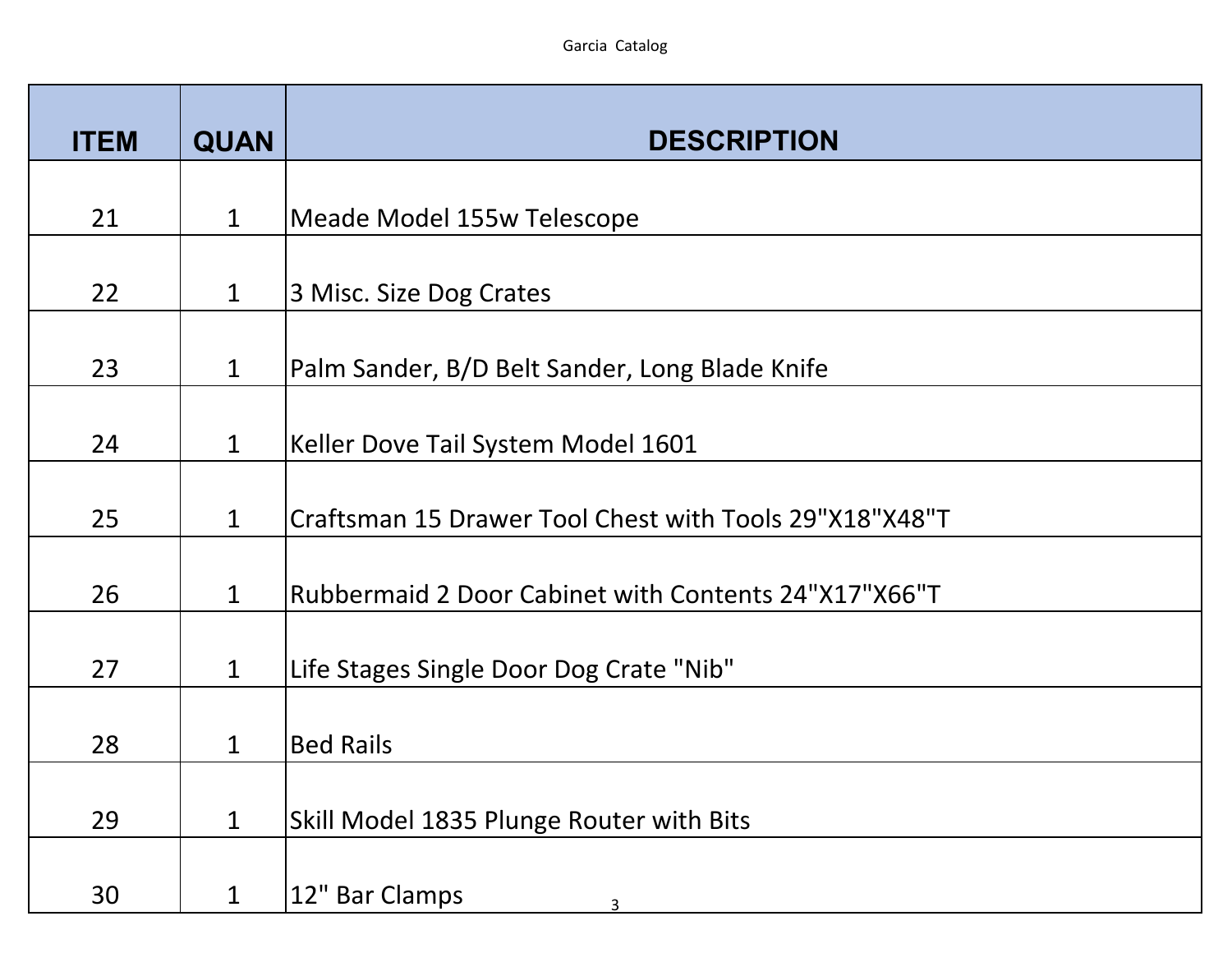| <b>ITEM</b> | <b>QUAN</b>  | <b>DESCRIPTION</b>                         |
|-------------|--------------|--------------------------------------------|
|             |              |                                            |
| 31          | $\mathbf{1}$ | Box with Misc. Sockets & Ratchets          |
| 32          | $\mathbf{1}$ | Murray 14.5hp 42" Riding Mower             |
| 33          | $\mathbf{1}$ | Bow Saw & Clippers                         |
| 34          | $\mathbf{1}$ | Bar Clamps, Light, Coleman Propane         |
| 35          | $\mathbf{1}$ | Foley Belsaw Sharp All Model 1055          |
| 36          | $\mathbf{1}$ | Foley Belsaw Model 308 Chain Saw Sharpener |
| 37          | $\mathbf 1$  | Delta Model 31-080 1" Belt/ 5" Disc Sander |
| 38          | $\mathbf{1}$ | Contents on Wall Staple Gun, & Misc.       |
| 39          | $\mathbf 1$  | Taps & Dies & Small Engine Repair Tools    |
| 40          | 1            | <b>Gun Cases &amp; Targets</b><br>4        |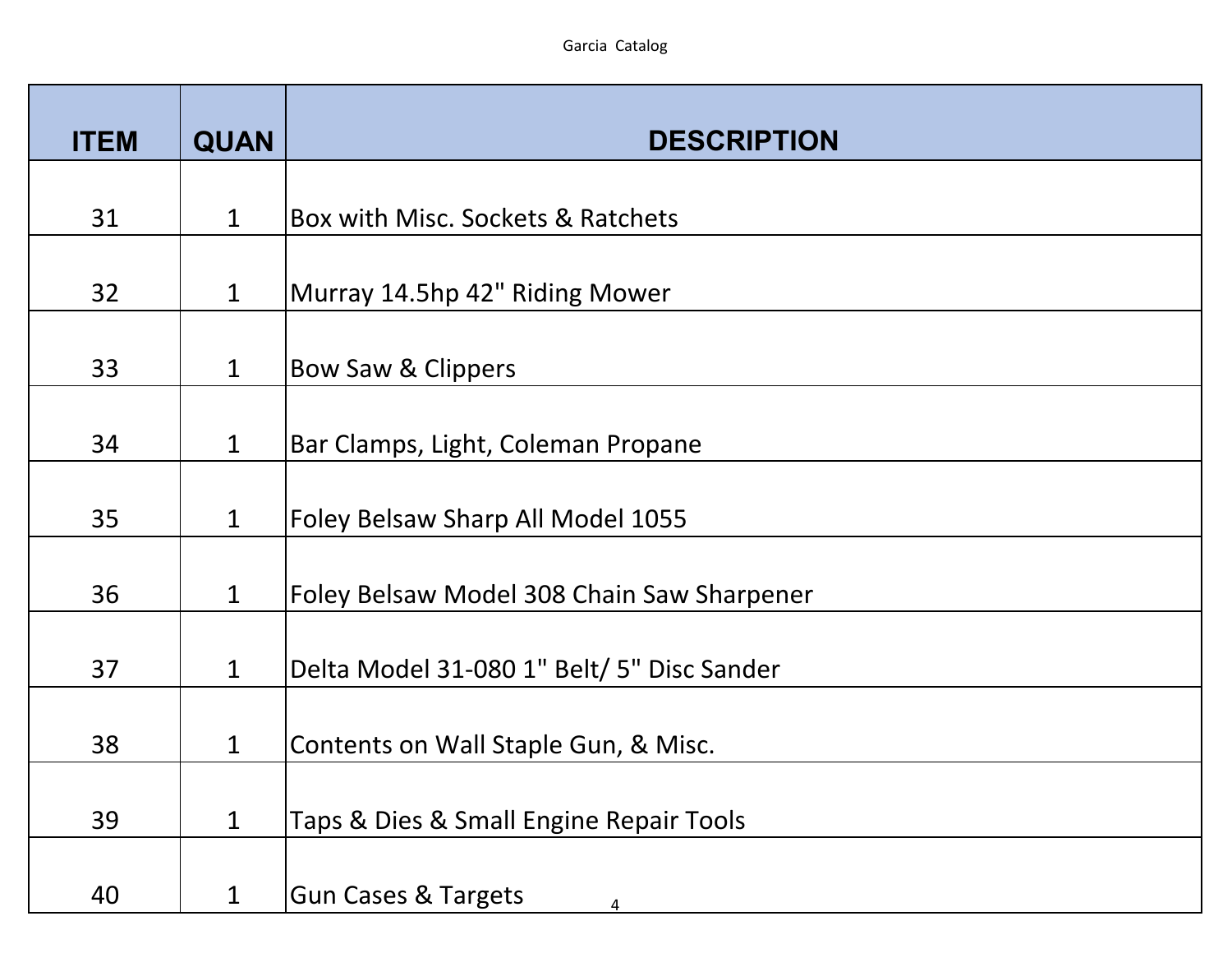| <b>ITEM</b> | <b>QUAN</b>  | <b>DESCRIPTION</b>                                             |
|-------------|--------------|----------------------------------------------------------------|
| 41          | $\mathbf{1}$ | 3.5" Vise on Work Bench 71"X26"X39.5"T                         |
| 42          | $\mathbf 1$  | Gun Cabinet Hold 6 Long Guns with Storage below 25.5"X14"X66"T |
| 43          | $\mathbf{1}$ | Crosman Air Gun Model 760 Pumpmaster .177 Cal Pellet/Bb        |
| 44          | $\mathbf 1$  | 2010 Coleman Sedona Popup Camper VIN#4CG676E14A7221993         |
| 45          | $\mathbf 1$  | Stihl Fs-66, Echo Pe2000, Weedeater String Trimmers            |
| 46          | $\mathbf 1$  | Snapper 4hp Push Mower with Vacuum Self Propelled              |
| 47          | $\mathbf{1}$ | Tree Pruner & Echo Pb1000 Blower                               |
| 48          | $\mathbf{1}$ | <b>Charbroil Gas Grill</b>                                     |
| 49          | $\mathbf 1$  | "Lil Hoe" Tiller                                               |
| 50          | $\mathbf 1$  | Saw Benches, Sprinkler, Wire & Misc.                           |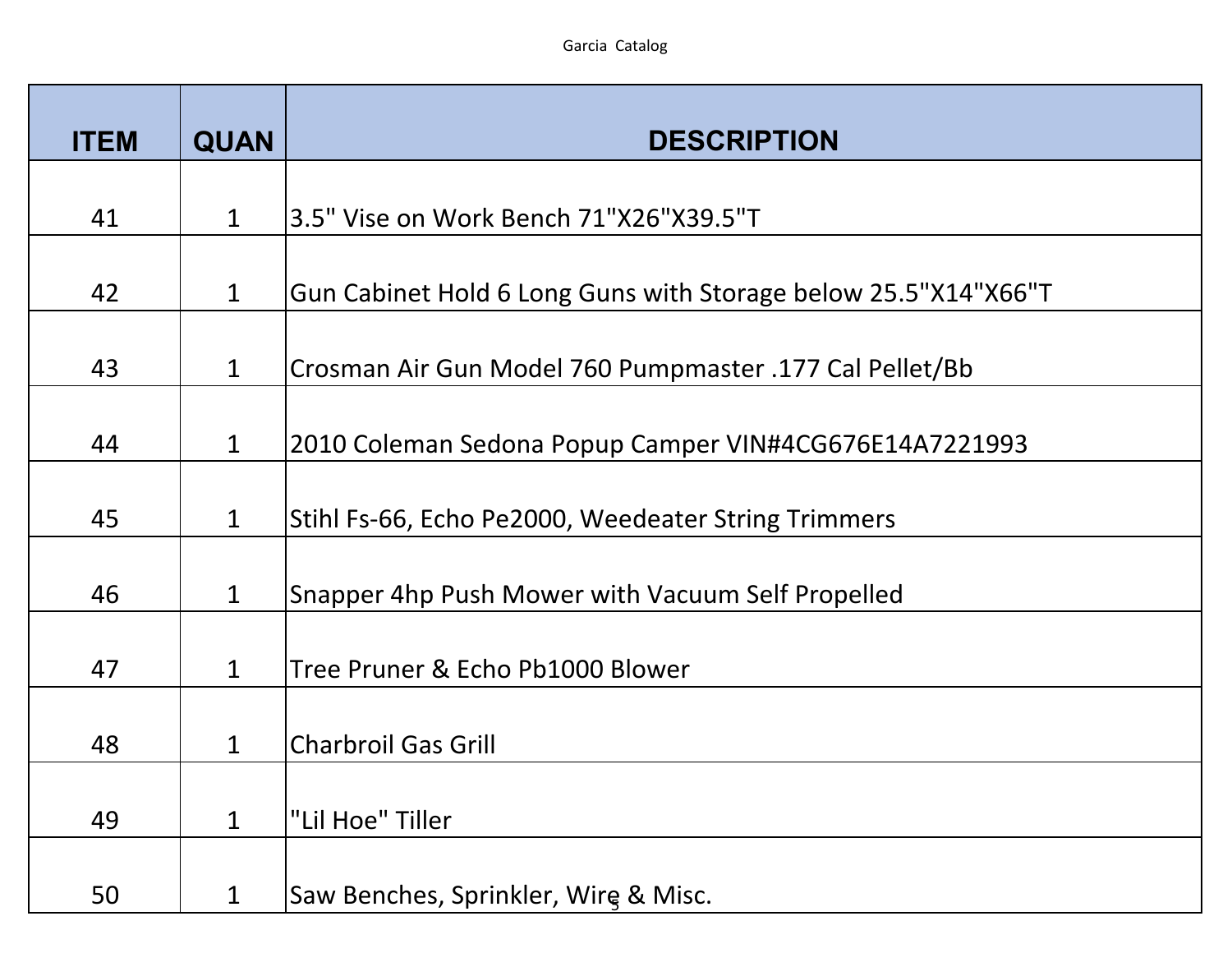| <b>ITEM</b> | <b>QUAN</b>  | <b>DESCRIPTION</b>                                             |
|-------------|--------------|----------------------------------------------------------------|
| 51          | $\mathbf{1}$ | Maytag Dryer "Not Sure About Condition"                        |
|             |              |                                                                |
| 52          | $\mathbf{1}$ | Ge Washer Model Gtwp1800doww                                   |
| 53          | $\mathbf{1}$ | Dirt Devil 12 Amp Vacuum                                       |
| 54          | $\mathbf 1$  | Bsa 12 X 50 Binoculars C12X15ACP                               |
| 55          | $\mathbf{1}$ | Ge Side by Side Refrigerator Model Gse25hghbhww                |
| 56          | $\mathbf{1}$ | Covered Cake Dishes, Thermos, Bowls                            |
| 57          | $\mathbf{1}$ | Coffee Maker, Can Opener, Hand Mixer, Cups, Jars. Pan, Blender |
| 58          | $\mathbf{1}$ | Kitchen Ware & Utensils                                        |
| 59          | $\mathbf 1$  | <b>Oriental Art Work</b>                                       |
| 60          | $\mathbf 1$  | Fry Daddy, Mortis & Pestal, Gorn Holders Misc.                 |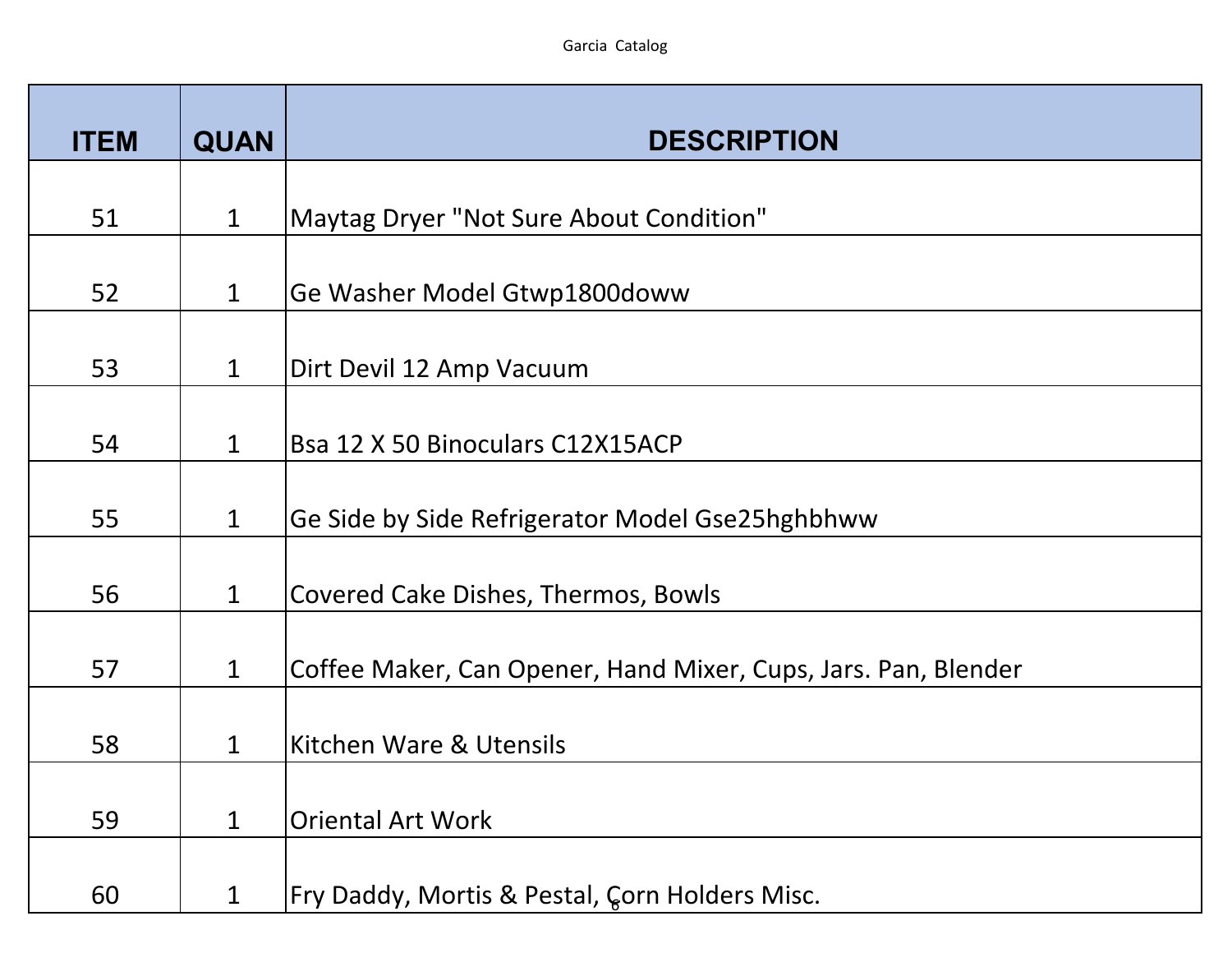| <b>ITEM</b> | <b>QUAN</b>  | <b>DESCRIPTION</b>                                  |
|-------------|--------------|-----------------------------------------------------|
| 61          | $\mathbf{1}$ | Misc. Bowls Towels, Chopper                         |
|             |              |                                                     |
| 62          | $\mathbf{1}$ | Covered Canister, Chicago Cutlery Knife Set         |
| 63          | $\mathbf{1}$ | Cast Iron Pans, Pot, Corn Bread Pan                 |
| 64          | $\mathbf{1}$ | Cabela's 12d Skillet & Cook Books                   |
| 65          | $\mathbf{1}$ | Misc. Kitchen Utensils                              |
| 66          | $\mathbf{1}$ | Misc. Pots & Tins                                   |
| 67          | $\mathbf 1$  | <b>Cutting Boards, Cast Iron Griddle &amp; Pans</b> |
| 68          | $\mathbf{1}$ | Lid Hooks, Pie Iron & Camp Cooker                   |
| 69          | $\mathbf{1}$ | Cabela's 10" Dutch oven                             |
| 70          | $\mathbf 1$  | 2 Lodge Cast Frying Pans & Can Opener               |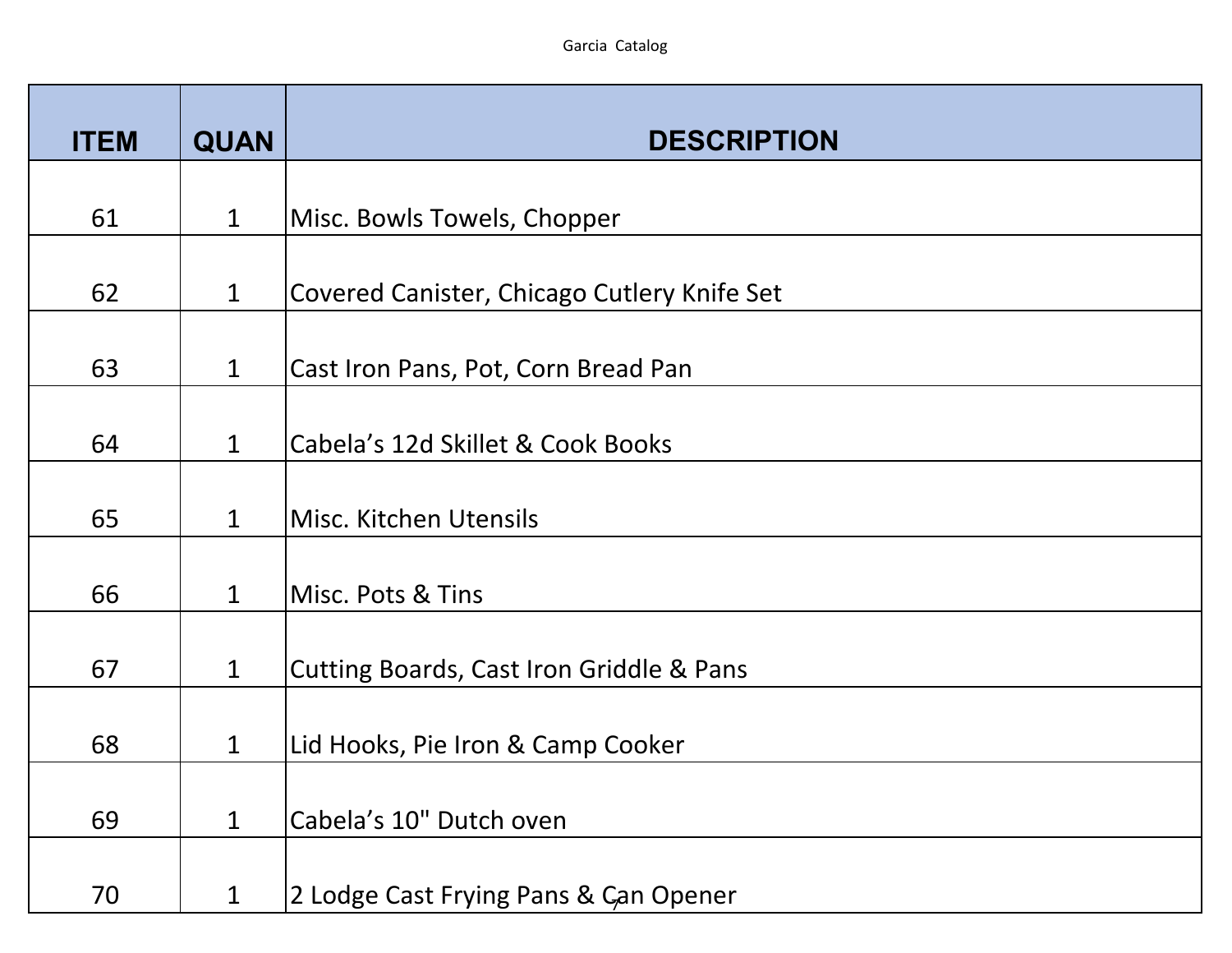| <b>ITEM</b> | <b>QUAN</b>  | <b>DESCRIPTION</b>                                            |
|-------------|--------------|---------------------------------------------------------------|
| 71          | $\mathbf{1}$ | Cabela's 10" Skillet, Lodge Cast Corn Bread                   |
|             |              |                                                               |
| 72          | $\mathbf 1$  | Lodge 9" Cast Skillet & Small Cast Pan                        |
| 73          | $\mathbf{1}$ | Cabela's 12" Dutch oven                                       |
| 74          | $\mathbf{1}$ | Cabela's 10" Dutch oven                                       |
| 75          | $\mathbf{1}$ | Cabela's 10" Dutch oven With Lodge Press                      |
| 76          | $\mathbf{1}$ | Cabela's 10" Dutch oven                                       |
| 77          | $\mathbf 1$  | Lodge 12" Covered Cast Pan                                    |
| 78          | $\mathbf{1}$ | Misc. Dishes, Glasses, Cups & Bowls                           |
| 79          | $\mathbf{1}$ | Hawkins 54 Cal. "Replica Wall Display Only" 43" Long          |
| 80          | 1            | Believed To Be a Henry 45-70 Cal. "Replica Wall Display Only" |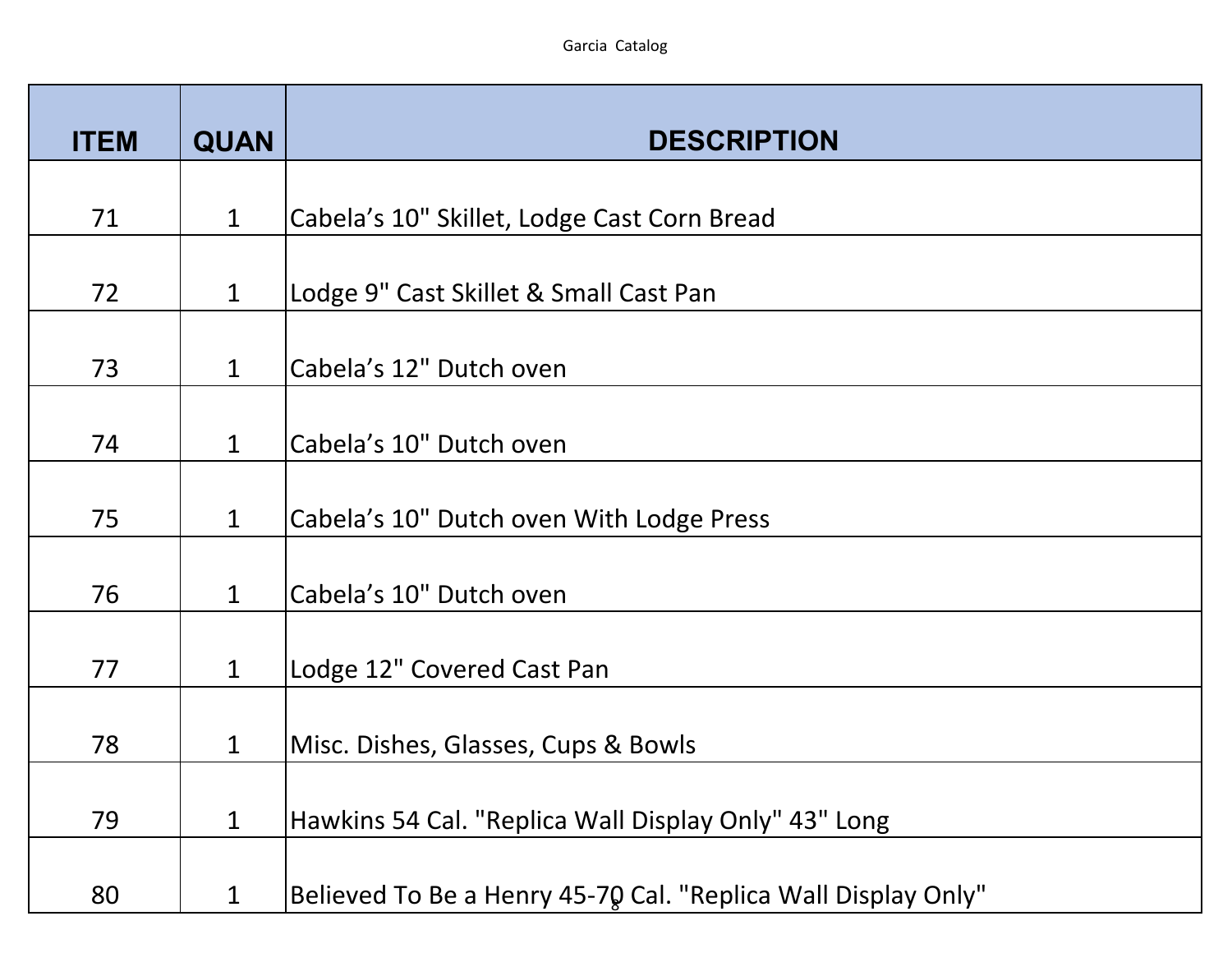| <b>ITEM</b> | <b>QUAN</b>  | <b>DESCRIPTION</b>                                      |
|-------------|--------------|---------------------------------------------------------|
| 81          | $\mathbf 1$  | 27.5" Machete No 460 with Sheath                        |
|             |              |                                                         |
| 82          | $\mathbf{1}$ | 3 Dog Head Figures with Collars                         |
| 83          | $\mathbf{1}$ | 2 Stainless Coffee Pots 6" & 7"                         |
| 84          | $\mathbf 1$  | Phone & Electric Pencil Sharpener                       |
| 85          | $\mathbf{1}$ | Rustic Sofa Table with Shelf & Drawer 48"X16"X31"T      |
| 86          | $\mathbf{1}$ | 3 Metal Dog Bowls                                       |
| 87          | $\mathbf{1}$ | Wine Rack with Glasses and 18"X25" Print                |
| 88          | $\mathbf{1}$ | 2 Military Prints by Nick Perriello 1995 & 1997 14"X11" |
| 89          | $\mathbf 1$  | Lasco 16" Fan, Alntern, Jim Bean Bottle Lamp            |
| 90          | $\mathbf{1}$ | Coleman Propane Lantern & 2 Lanterns                    |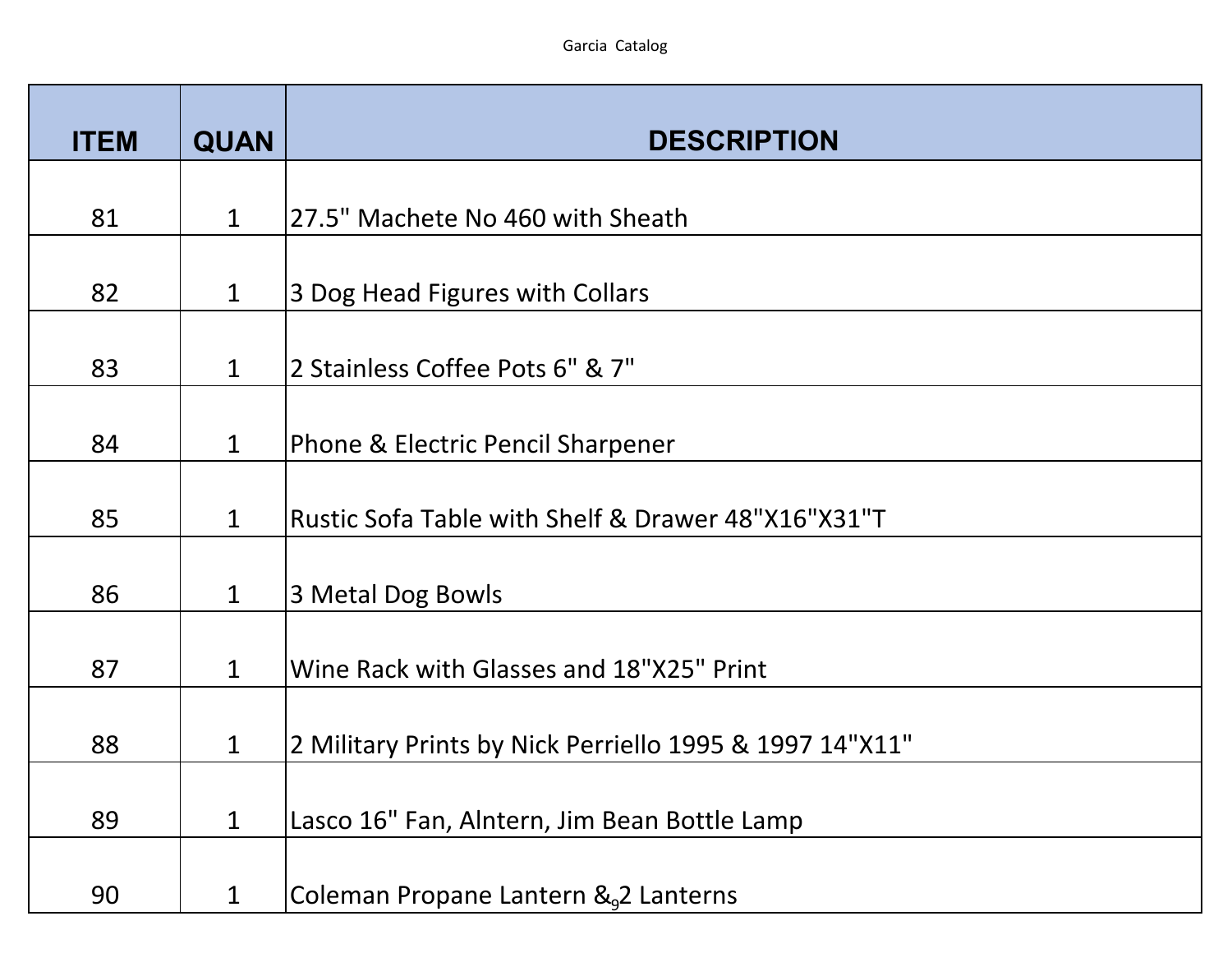| <b>ITEM</b> | <b>QUAN</b>  | <b>DESCRIPTION</b>                                  |
|-------------|--------------|-----------------------------------------------------|
| 91          | $\mathbf{1}$ | 46" Tall Wrought Iron Stool & Wooden Stool          |
|             |              |                                                     |
| 92          | $\mathbf{1}$ | Wooden Bar 57.5"X23.5"X43" T                        |
| 93          | $\mathbf{1}$ | 2 Bar Stools 42"T                                   |
| 94          | $\mathbf{1}$ | 6 Foot Wooden Step Ladder                           |
| 95          | $\mathbf{1}$ | "Black Bear" Print By Don Balke 28"X34"             |
| 96          | $\mathbf 1$  | Farm Scene Print by R. Carter 38.5"X32.5"           |
| 97          | $\mathbf 1$  | Fish Lamp & "Evening Solitude" Lamp by Terry Redlin |
| 98          | $\mathbf{1}$ | Rustic Sofa Table with Shelf & Drawer 48"X16"X31"T  |
| 99          | $\mathbf{1}$ | <b>Wall Mount Rooster Diner Bell</b>                |
| 100         | 1            | "Fly Fishing" Print 33"X27" <sub>10</sub>           |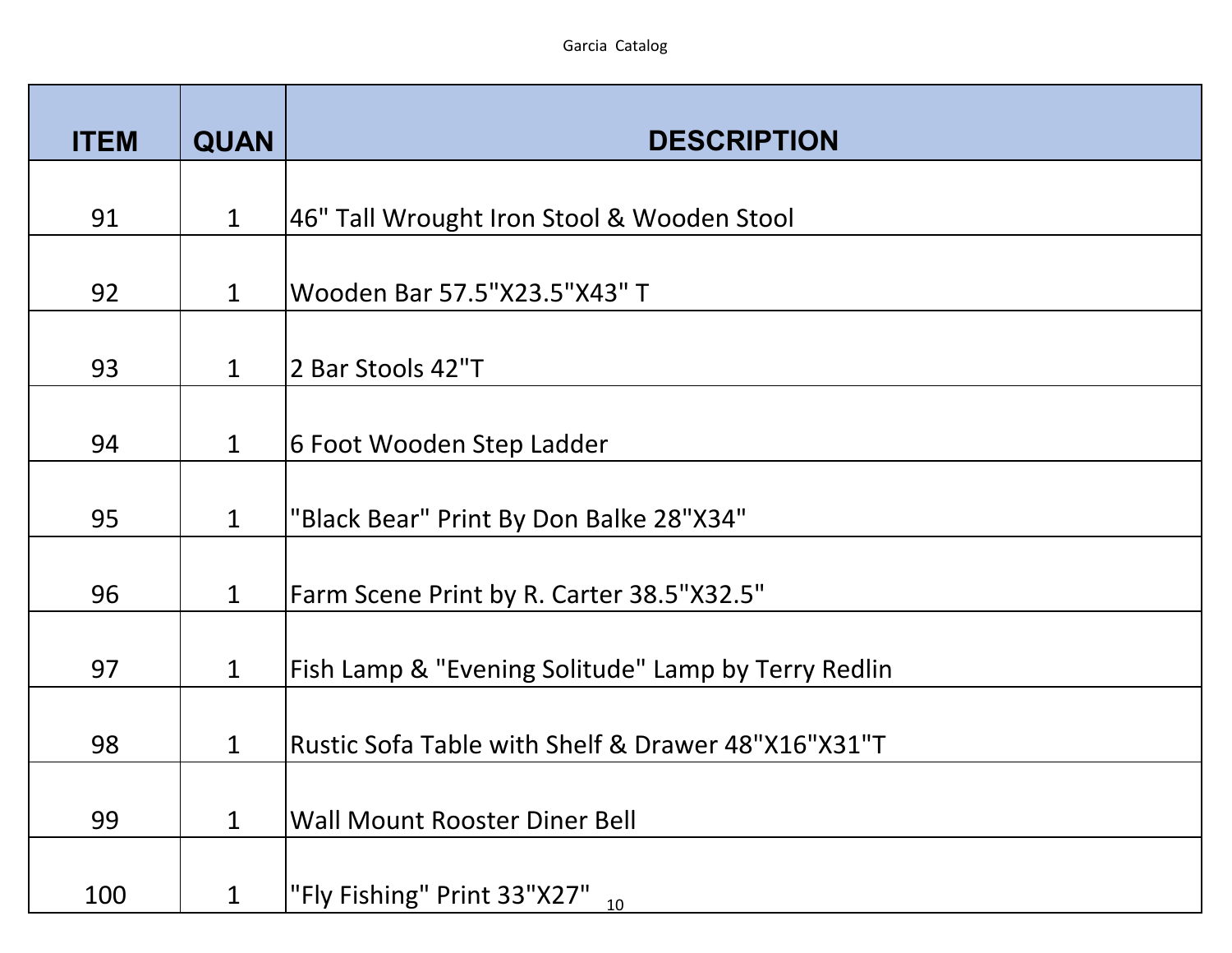| <b>ITEM</b> | <b>QUAN</b>  | <b>DESCRIPTION</b>                                                |
|-------------|--------------|-------------------------------------------------------------------|
| 101         | $\mathbf{1}$ | 60" Tall Floor Lamp & Fish Display Fish                           |
| 102         | $\mathbf{1}$ | 47" L Wooden Bench with 40.5" Coffee Table                        |
|             |              |                                                                   |
| 103         | $\mathbf{1}$ | <b>Group of Lanterns &amp; Lights</b>                             |
| 104         | $\mathbf{1}$ | Apex Ad-2600 Digital DVD Player                                   |
| 105         | $\mathbf{1}$ | Panasonic HDTV Model 1080i 56" Tv                                 |
| 106         | $\mathbf 1$  | Print "Twilight Fire" By Jim Hansel 41" X 24"                     |
| 107         | $\mathbf 1$  | Sterno Cooker, Folgers Bottle Lamp, & Lava Lamp                   |
| 108         | $\mathbf{1}$ | 13" T Cast Soldier & 9" T Dog Figurine                            |
| 109         | 1            | 60" Tall Floor Lamp                                               |
| 110         | $\mathbf 1$  | 90" Sofa, 67" Loveseat, 50" Chair, & 32" Stool "Some Wear & Tear" |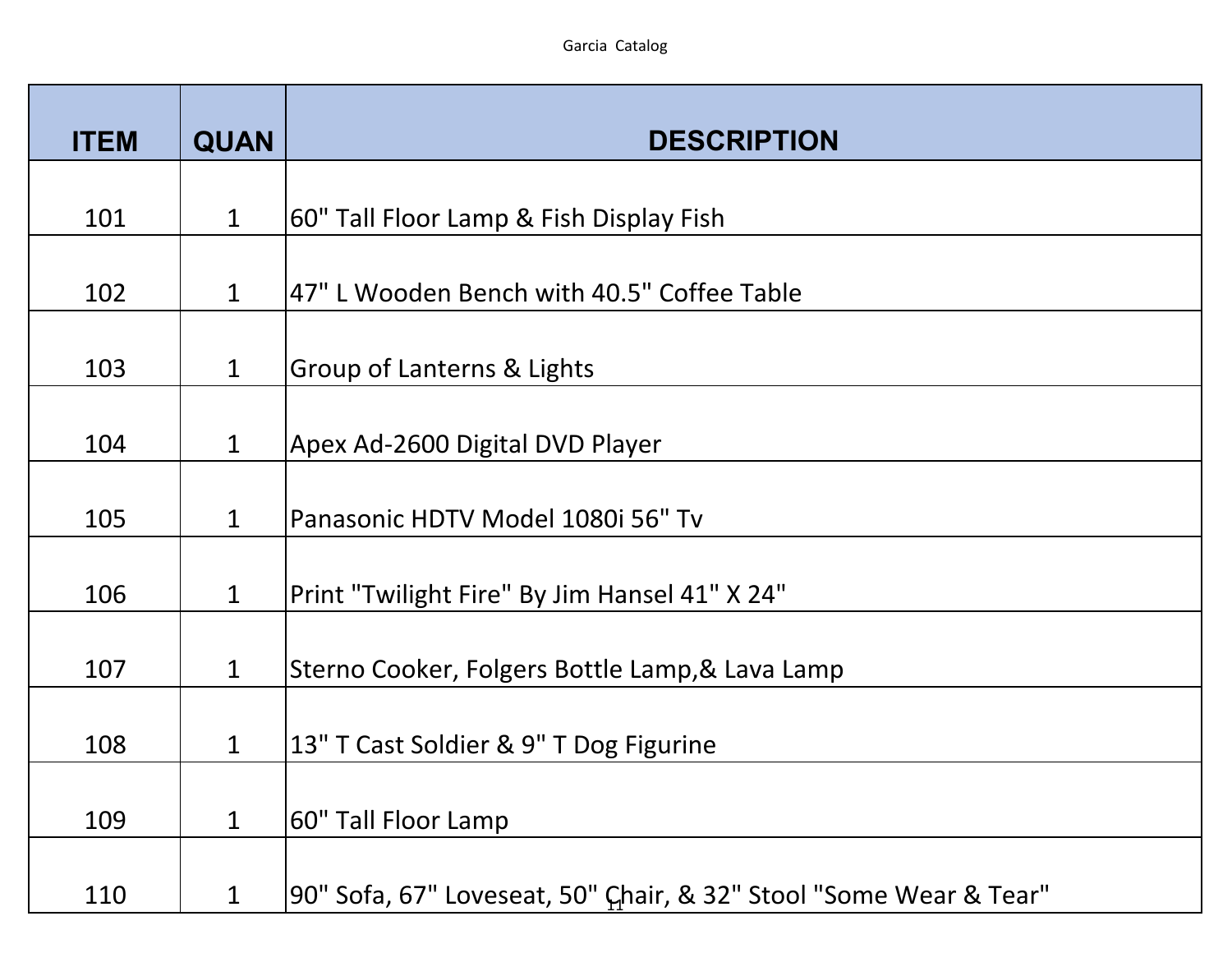| <b>ITEM</b> | <b>QUAN</b>  | <b>DESCRIPTION</b>                                                                              |
|-------------|--------------|-------------------------------------------------------------------------------------------------|
| 111         | $\mathbf{1}$ | Olympia Shotgun, Believed To Be 12 Ga, 30" Barrel " For Display Only"                           |
| 112         | $\mathbf{1}$ | Coffee Table with Deer Stand Glass Top 36x28x22t                                                |
|             |              |                                                                                                 |
| 113         | $\mathbf{1}$ | Candle Holder & Cast Dog 12"Tall                                                                |
| 114         | $\mathbf{1}$ | Zeneth VCR Model VRA 412                                                                        |
| 115         | $\mathbf 1$  | Night Stand with One Drawer 22x15.5x24"T                                                        |
| 116         | $\mathbf{1}$ | 2 Photo Tripods                                                                                 |
| 117         | $\mathbf{1}$ | Dart Board, Electronic Dart Board, No Stress Chess Game, Mathematics 5 Cd<br><b>Rom Box Set</b> |
| 118         | $\mathbf{1}$ | Love Seat 58.5x32x26"T                                                                          |
| 119         | $\mathbf{1}$ | Cassette Tapes & Storage Case                                                                   |
| 120         | 1            | Poncho, Emergency Tent, Fire Starters, Mess Kit                                                 |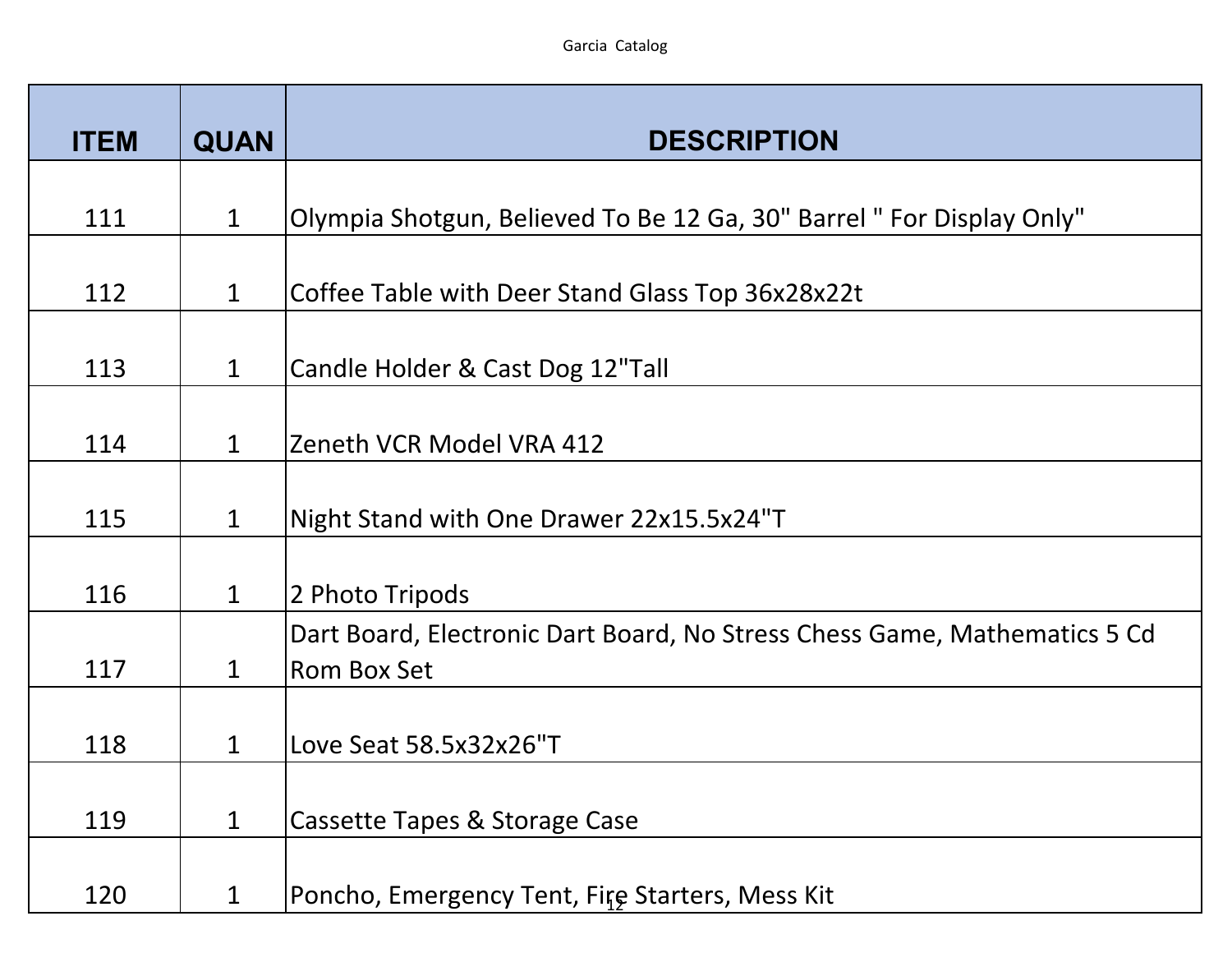| <b>ITEM</b> | <b>QUAN</b>  | <b>DESCRIPTION</b>                                                  |
|-------------|--------------|---------------------------------------------------------------------|
| 121         | $\mathbf{1}$ | <b>Office Chair</b>                                                 |
| 122         | $\mathbf{1}$ | Contents On Top Of Desk Calculators, Tapes, Pens, Flashlight & More |
| 123         | $\mathbf 1$  | Small Office Desk One Drawer 48x24x28"T "No Contents"               |
| 124         | $\mathbf 1$  | Hp Printer, Jim Beam Bottle Lamp, Tide Bottle Lamp & Print          |
| 125         | $\mathbf{1}$ | Lg Computer, 18" Monitor, Brothers Mfc-970mc Printer Fax            |
| 126         | $\mathbf{1}$ | Computer Desk 60x24x56"T                                            |
| 127         | $\mathbf 1$  | 2 Wooden Oval Tv Trays 23x 16 & Magnavox 13" Tv                     |
| 128         | $\mathbf{1}$ | Book Case with Books Lots of Language Books 30x11.5x71"T            |
| 129         | 1            | Book Case with Books Lots Of Language Books 30x18x72"T              |
| 130         | $\mathbf 1$  | Smith & Wesson Storage Box, 14.5"X8.5"X3"                           |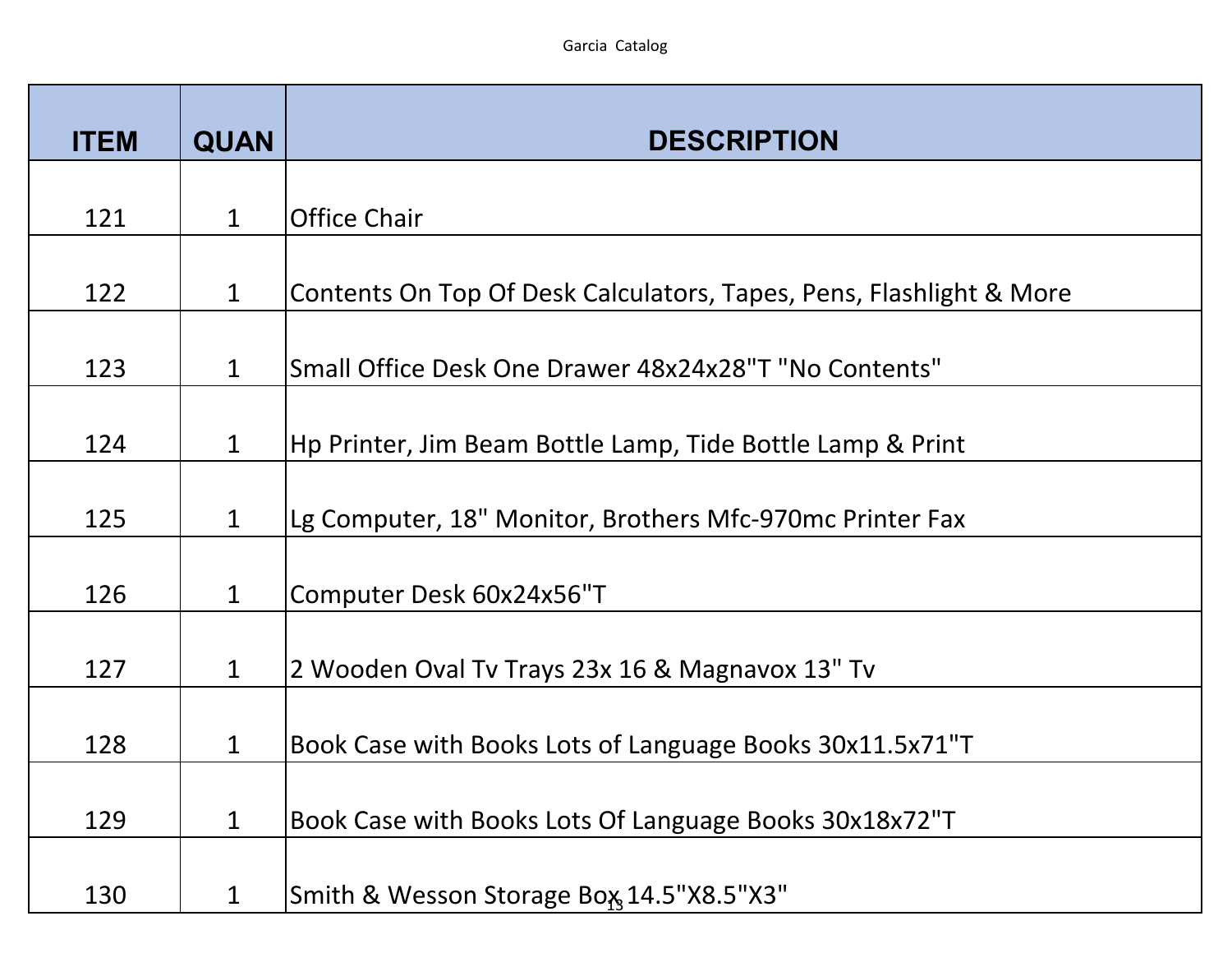| <b>ITEM</b> | <b>QUAN</b>  | <b>DESCRIPTION</b>                                            |
|-------------|--------------|---------------------------------------------------------------|
| 131         | $\mathbf{1}$ | Wooden Head Board & Bed Rails 62"X7"X32"T                     |
| 132         | $\mathbf{1}$ | Wooden Night Stand & Decoy 21.5x18x24"T                       |
| 133         | $\mathbf{1}$ | Cabela's Folding Cot Chair                                    |
|             |              |                                                               |
| 134         | $\mathbf{1}$ | <b>Folding Chair with Flip Up Top</b>                         |
| 135         | $\mathbf{1}$ | Cabela's Tent Cot                                             |
| 136         | $\mathbf{1}$ | Carlo Rossi Wine Bottle Lamp & B/D Iron                       |
| 137         | $\mathbf{1}$ | 4 Drawer Chest 25.5x16x40"T                                   |
| 138         | $\mathbf{1}$ | Misc Group of Camping Items Back Pack, Pillow, Blanket & More |
| 139         | $\mathbf{1}$ | Tent, Sleeping Bag, & Misc Camping Items                      |
| 140         | 1            | <b>Cabela's Shower Shelter</b><br>14                          |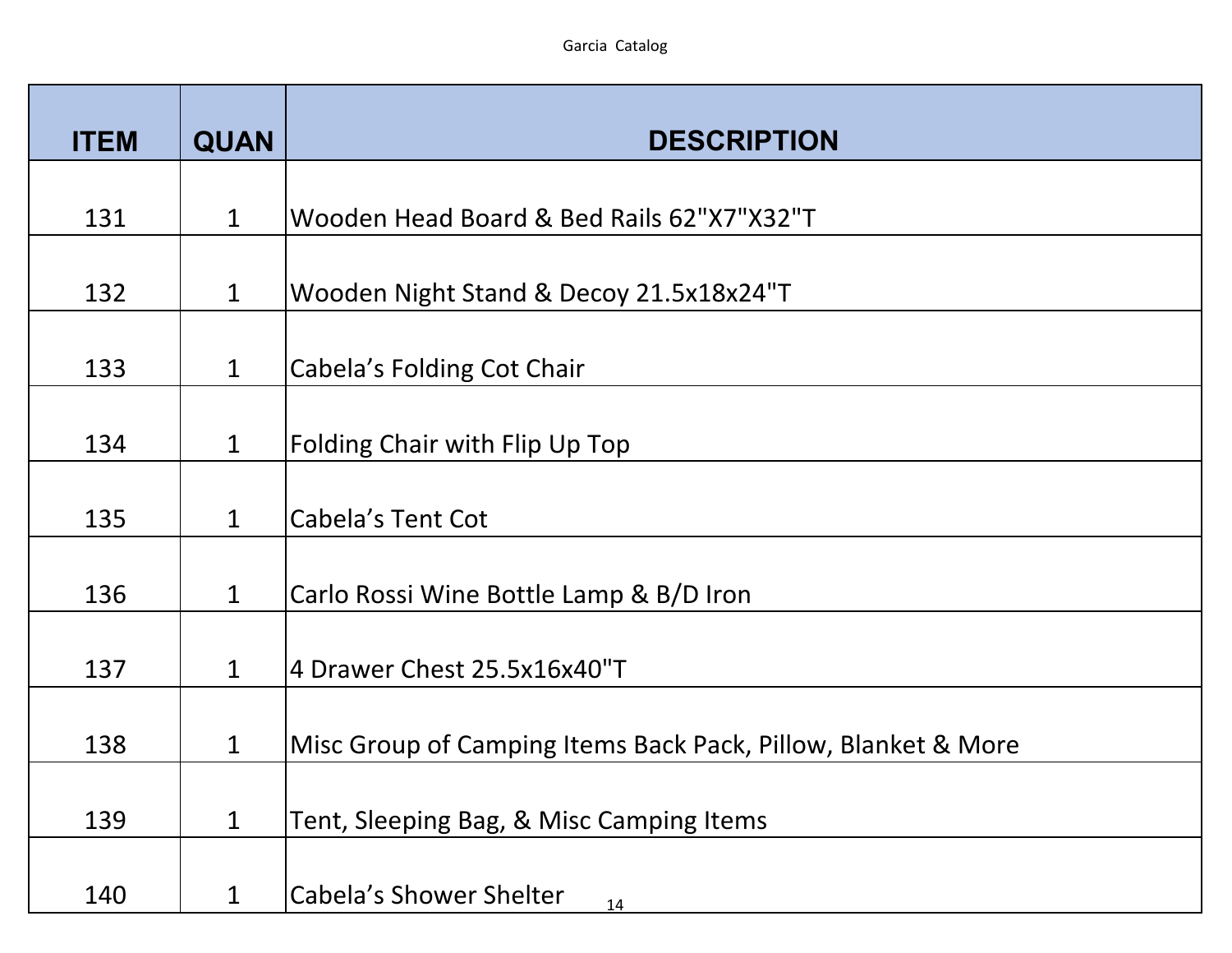| <b>ITEM</b> | <b>QUAN</b>  | <b>DESCRIPTION</b>                                 |
|-------------|--------------|----------------------------------------------------|
| 141         | $\mathbf{1}$ | Thetford Campi Potti Xt                            |
| 142         | $\mathbf{1}$ |                                                    |
|             |              | Cabela's Heavy Duty Army Cot                       |
| 143         | $\mathbf{1}$ | <b>Group of First Aid Kits</b>                     |
| 144         | $\mathbf{1}$ | Wahl 10 Pc Pet Clipper Set                         |
| 145         | $\mathbf{1}$ | Cabela's Heavy Duty Army Cot & Inflatable Mattress |
| 146         | $\mathbf{1}$ | 2 Felt Painting "Matadors" 20x24                   |
| 147         | $\mathbf{1}$ | 2 Book Cases with Lots Of Misc Books               |
| 148         | $\mathbf{1}$ | 5 Drawer Chest 25.5x16x48.5"T                      |
| 149         | $\mathbf 1$  | Fender Banjo with Box & Music Stand                |
| 150         | 1            | Bookcase with Books 30"X14 <sub>3</sub> 5" X 70"T  |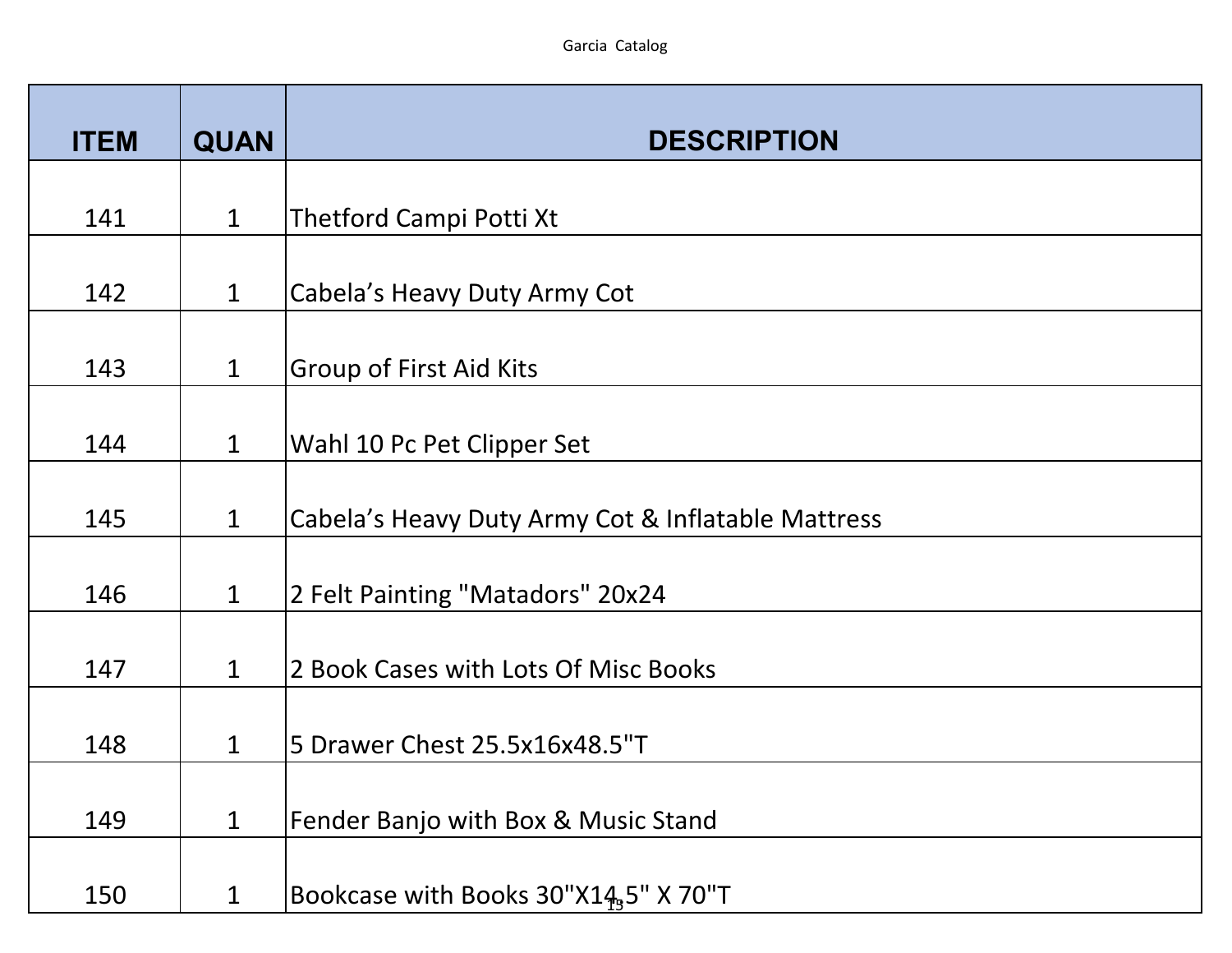| <b>ITEM</b> | <b>QUAN</b>  | <b>DESCRIPTION</b>                                                                   |
|-------------|--------------|--------------------------------------------------------------------------------------|
| 151         | $\mathbf{1}$ | Jim Beam, Carlo Rossi, & Folgers Bottle Lamps                                        |
| 152         | $\mathbf{1}$ | Side Table 36"X20x29"T                                                               |
| 153         | $\mathbf{1}$ | Single Head Board with Bed Rails 40"W                                                |
| 154         | $\mathbf{1}$ | 3 DVD Players Panasonic, Sylvania & Sony                                             |
| 155         | $\mathbf{1}$ | Small Desk 33x14x28.5, 4 Drawer Chest 25.5x16x40"T, 2 Drawer Night Stand<br>20x16x23 |
| 156         | $\mathbf{1}$ | Curio Cabinet with Light 7 Contents 37"X14.5x82.5"T                                  |
| 157         | $\mathbf{1}$ | Small Cast Iron Sample Stove & Sterno Cooker                                         |
| 158         | $\mathbf{1}$ | Box of Misc Cd's                                                                     |
| 159         | $\mathbf 1$  | Floor Lamp 60"T                                                                      |
| 160         | $\mathbf 1$  | Chair 7 Werner 3 Step Stool <sub>16</sub>                                            |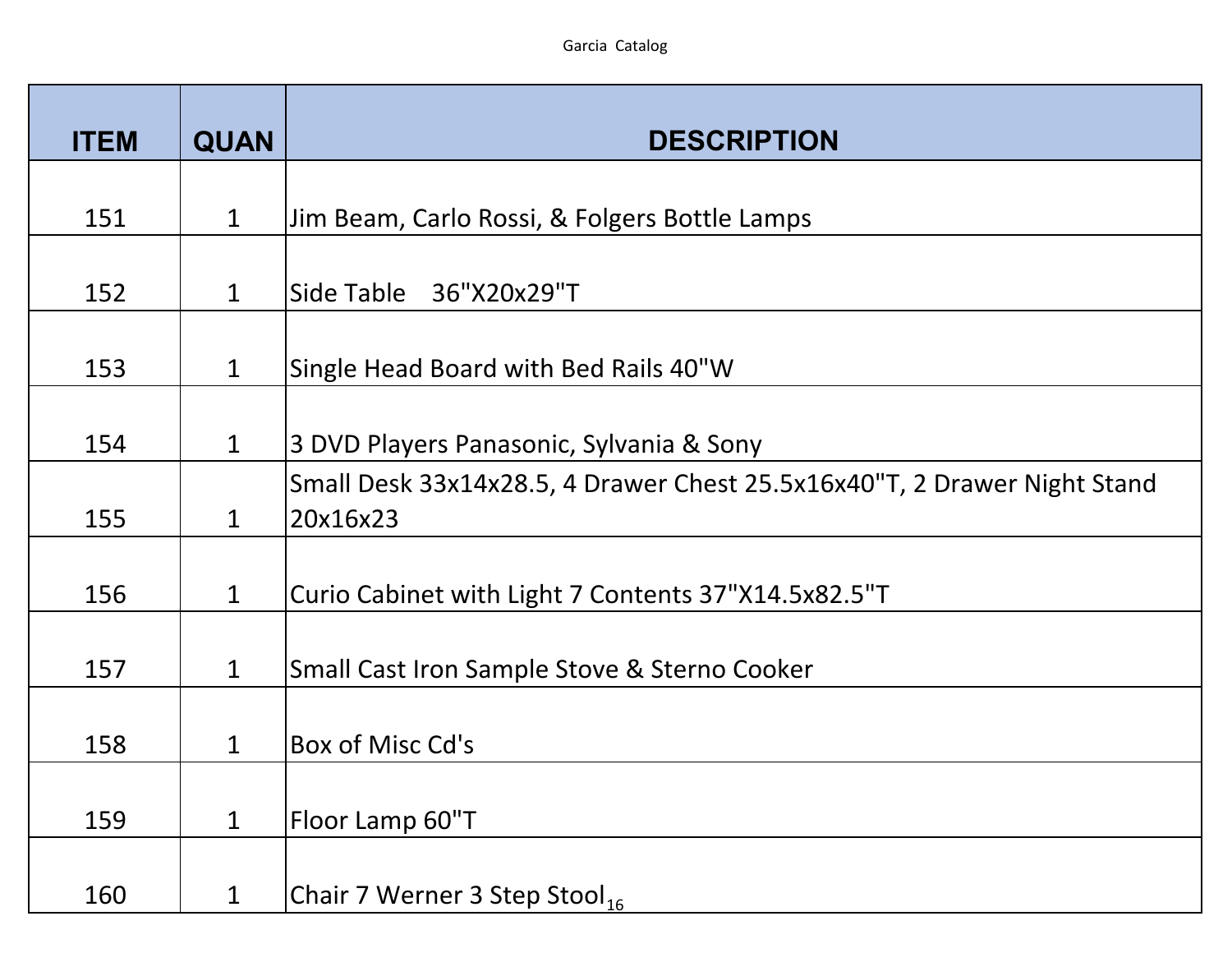| <b>ITEM</b> | <b>QUAN</b>  | <b>DESCRIPTION</b>                                                       |
|-------------|--------------|--------------------------------------------------------------------------|
| 161         | $\mathbf{1}$ | Cabela's Alaskan Guide Model Frame Back Pack & Coleman Twin Air Mattress |
| 162         | $\mathbf{1}$ | Dressing Bench with Storage, 2 Drawers, 1 Door, 48x19x29"T               |
| 163         | $\mathbf 1$  | <b>Royal Paper Shredder</b>                                              |
| 164         | $\mathbf{1}$ | Gun Belt Army Gun Belt & Military Canteen on Belt                        |
|             |              |                                                                          |
| 165         | $\mathbf{1}$ | Misc. Group of Luggage                                                   |
| 166         | $\mathbf{1}$ | <b>Office Chair</b>                                                      |
| 167         | $\mathbf{1}$ | 2 Prints Bar Scene & Patio Scene 27.5x33 & 27.5x32"                      |
| 168         | $\mathbf{1}$ | 2 Military Pen & Inks by Nic Perriello 14.25x11.25                       |
| 169         | 1            | 3 Knot Display Boards 46.5, 30.75, 45"L                                  |
| 170         | 1            | Oster Bread Maker& Toastmaster Waffle Maker                              |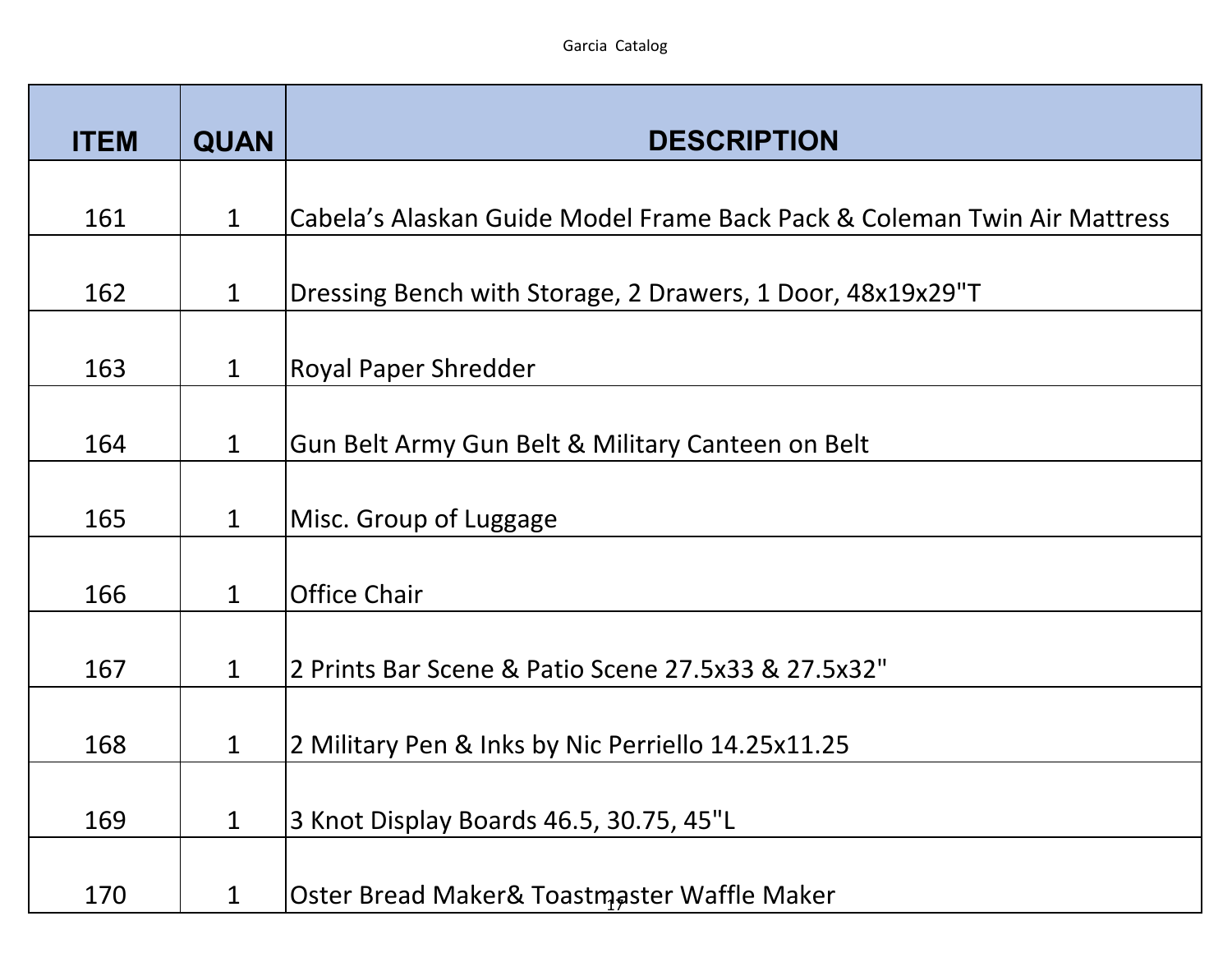| <b>QUAN</b>  | <b>DESCRIPTION</b>                                                                                                                       |
|--------------|------------------------------------------------------------------------------------------------------------------------------------------|
| $\mathbf{1}$ | Jim Beam Bottle Lamp, Lantern, Decoy                                                                                                     |
|              | 4 Radios Sony, Rca, Gpz, Realistic Sw-100                                                                                                |
|              | Corner Unit Dining Table "Damaged Corners" 66" X 51"                                                                                     |
|              | <b>Dirt Devil Vacuum</b>                                                                                                                 |
|              | Lodge Charcoal Cooker                                                                                                                    |
|              | Wire Cooking Baskets & Fire Grate                                                                                                        |
|              | <b>Coleman Propane Stove</b>                                                                                                             |
|              | Vintage Lunch Box with Thermos                                                                                                           |
|              | <b>Roasting Wok &amp; Charcoal Lighter</b>                                                                                               |
|              | Coleman Cooler & Camping Items                                                                                                           |
|              | $\mathbf{1}$<br>$\mathbf{1}$<br>$\mathbf 1$<br>$\mathbf{1}$<br>$\mathbf{1}$<br>$\mathbf 1$<br>$\mathbf{1}$<br>$\mathbf 1$<br>$\mathbf 1$ |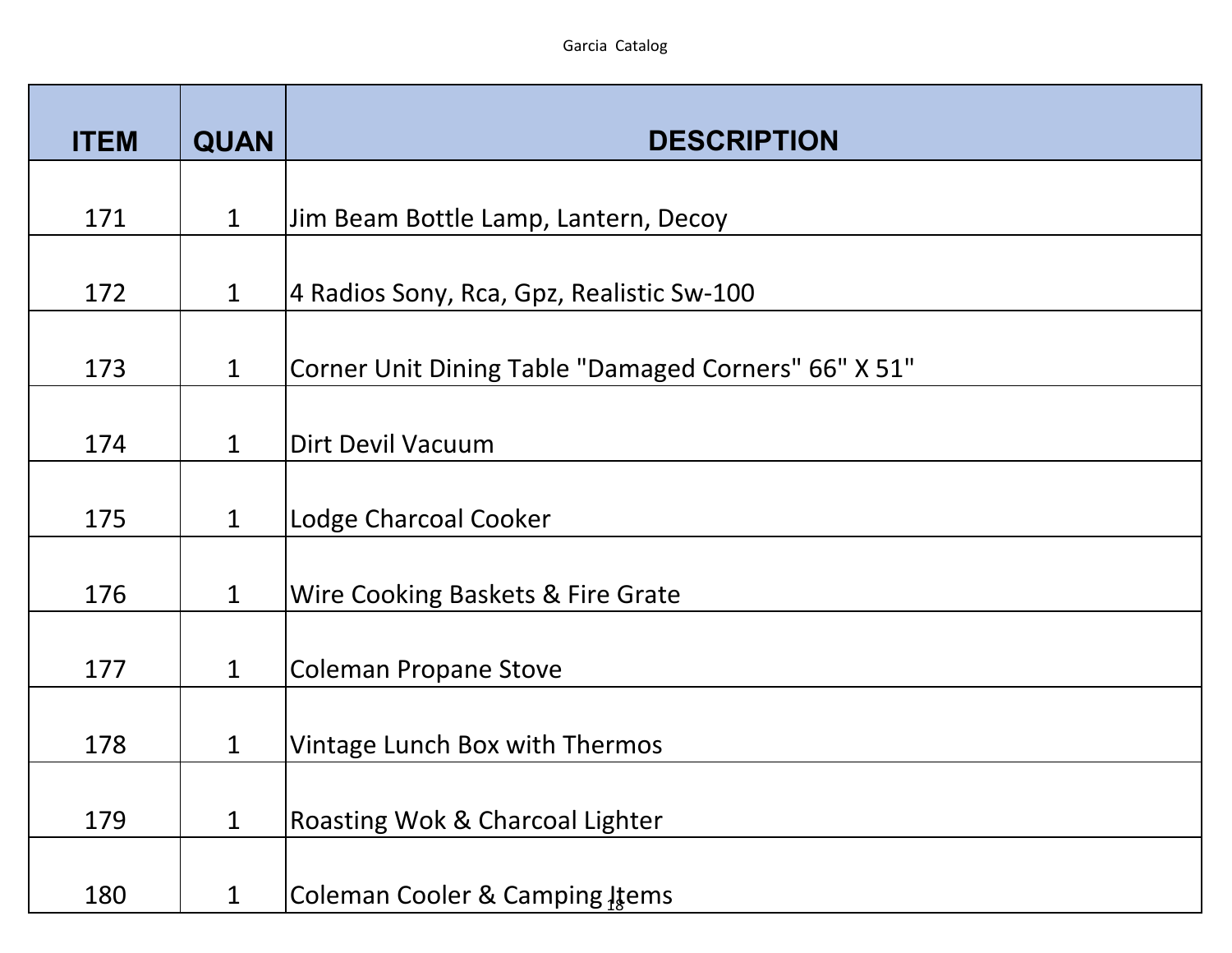| <b>ITEM</b> | <b>QUAN</b>  | <b>DESCRIPTION</b>                                                   |
|-------------|--------------|----------------------------------------------------------------------|
| 181         | $\mathbf{1}$ | Bayou Classic 2 Burner Camp Stove With Wind Blocker & Legs 28" X 14" |
| 182         | $\mathbf 1$  | Weber 22.5" Charcoal Grill and Card Table                            |
| 183         | $\mathbf{1}$ | Lifetime Folding Table with Side Tray "No Contents"                  |
| 184         | $\mathbf{1}$ | 4' Florescent Light & Lantern                                        |
| 185         | $\mathbf{1}$ | 2 Office Chairs                                                      |
| 186         | $\mathbf{1}$ | Computer Desk with Contents 47" X 23.5" X 55"T                       |
| 187         | $\mathbf{1}$ | 2 Prints by Terry Redlin "Morning Solitude" & "Evening With Friends" |
| 188         | $\mathbf 1$  | John Wayne Print by Dale Adkins & Floor Lamp                         |
| 189         | $\mathbf 1$  | Shop Smith Router Table 31 X 18 X39                                  |
| 190         | $\mathbf 1$  | Lodge Folding Dutch Oven Cook Table                                  |